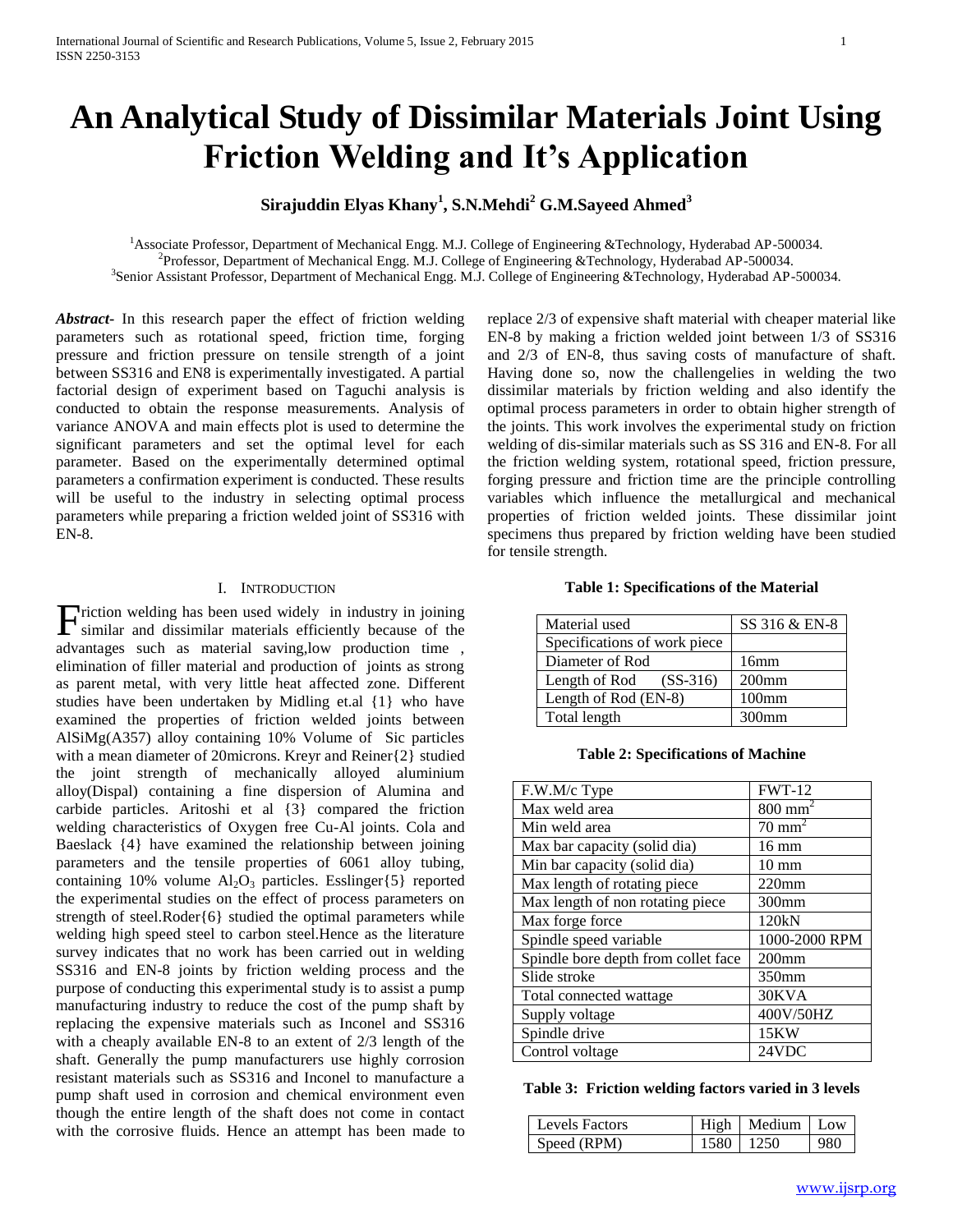| Forging Pressure (Bar)   28 |     |       |       |
|-----------------------------|-----|-------|-------|
| Cooling method              | Air | Water | l Oil |

### II. DESIGN OF EXPERIMENT

 In this research work the type Taguchi Design selected is a 3 Level 3factor design represented as Taguchi Orthogonal Array Design, L9  $(3^3)$ , where number of Factors is 3 and number of Runs is 9 and number of Levels of each factor is3.Taguchi Orthogonal Array Design selected to carryout this experiment is as given in Table 2. The control factors considered for TAGUCHI design matrix are rotational speed, forging pressure, cooling method and the response variables is tensile strength. The experiment conducted to identify the optimal parameters for maximum tensile strength of the joint. 9 orthogonal arrays for tensile test is considered with friction-welding factors varied in 3 levels

#### **Table 4: Taguchi Orthogonal Array Design L9 (3\*\*3)**

| S.NO           | A              | $\bf{B}$       | $\overline{C}$ |
|----------------|----------------|----------------|----------------|
| $\mathbf{1}$   | $\mathbf{1}$   | $\mathbf{1}$   | $\mathbf{1}$   |
| $\overline{c}$ | $\mathbf{1}$   | $\overline{c}$ | $\overline{c}$ |
| $\overline{3}$ | $\mathbf{1}$   | $\overline{3}$ | $\overline{3}$ |
| $\overline{4}$ | $\overline{c}$ | $\mathbf{1}$   | $\overline{c}$ |
| $\overline{5}$ | $\overline{c}$ | $\overline{c}$ | $\overline{3}$ |
| 6              | $\overline{c}$ | 3              | $\mathbf{1}$   |
| $\overline{7}$ | 3              | $\mathbf{1}$   | 3              |
| 8              | 3              | $\overline{c}$ | $\mathbf{1}$   |
| 9              | 3              | 3              | $\overline{c}$ |

 The above table 2 shows the Orthogonal Array matrix Of L9 (3\*\*3). In this the First row indicates the number of factors which will be tested which are 3 in this case. The First column shows the number of Experiments that must be completed, in this case being 9. The other columns underneath show the levels of each factor, in this case 3 i.e. (High-3, Medium-2 and Low-1). INPUT Variables for 9 Runs, 3 Levels and 3 Factors.

**Table 5: Factors/ Input variables for 9 Runs, 3 Levels and 3 Factors**

| <b>Runs</b>    | <b>Speed</b> | <b>Friction</b><br>pressure | <b>Cooling Method</b> |
|----------------|--------------|-----------------------------|-----------------------|
|                | 980          | 22                          | Air                   |
| $\overline{2}$ | 980          | 25                          | Water                 |
| 3              | 980          | 28                          | Oil                   |
| 4              | 1250         | 22                          | Water                 |
| 5              | 1250         | 25                          | Oil                   |
| 6              | 1250         | 28                          | Air                   |
| 7              | 1580         | 22                          | O <sub>il</sub>       |
| 8              | 1580         | 25                          | Air                   |
| 9              | 1580         | 28                          | Water                 |



Fig.1: Specimens of joint between SS316 and EN-8 as per  $L_93^3$ 

#### III. EXPERIMENTAL PROCEDURE

 The test material is comprised of 16 mm diameter rods of SS 316 and EN-8.According to Taguchi design, the 9 specimens of 16mm diameter and 300 mm length were prepared and facing operation was done for all specimens on Lathe machine The friction welding setup is prepared according to the selected factor levels as indicated in orthogonal matrix before performing welding. Friction welding was performed using a Continuous drive Friction welding machine setup where one of the work piece is attached to a rotating motor drive while the other is fixed in an axial motion system and one work piece is rotated at constant speed as setup on the machine. The Two work pieces are brought together under pressure, after a red hot state is reached at the interface, the rotating power is disengaged and the forging pressure is applied. When the rotating piece stops, the weld is completed. This process can be accurately controlled when speed, pressure and time are closely regulated. These weld joints of SS 316 and EN-8 are taken for Tensile strength testing on a UTM.

#### **Table 6: Tensile Strength Test results**

| <b>RUNS</b>    | Tensile Strength, KN/mm <sup>2</sup> |
|----------------|--------------------------------------|
|                | 0.0895                               |
| $\overline{2}$ | 0.2225                               |
| 3              | 0.1919                               |
| 4              | 0.0686                               |
| 5              | 0.1996                               |
| 6              | 0.2735                               |
| 7              | 0.2516                               |
| 8              | 0.2608                               |
| q              | 0.2837                               |

| Table 7: Response Table for S/N Ratio of Tensile Strength |      |  |  |
|-----------------------------------------------------------|------|--|--|
|                                                           | Test |  |  |

| Level | Speed    | Forging pressure | Cooling Method |
|-------|----------|------------------|----------------|
|       | $-16.12$ | $-18.74$         | $-14.63$       |
|       | $-16.18$ | $-12.91$         | $-15.76$       |
| 2     | $-11.53$ | $-12.18$         | $-13.44$       |
| Delta | 4.64     | 6.56             | 2.32           |
| Rank  |          |                  | 3              |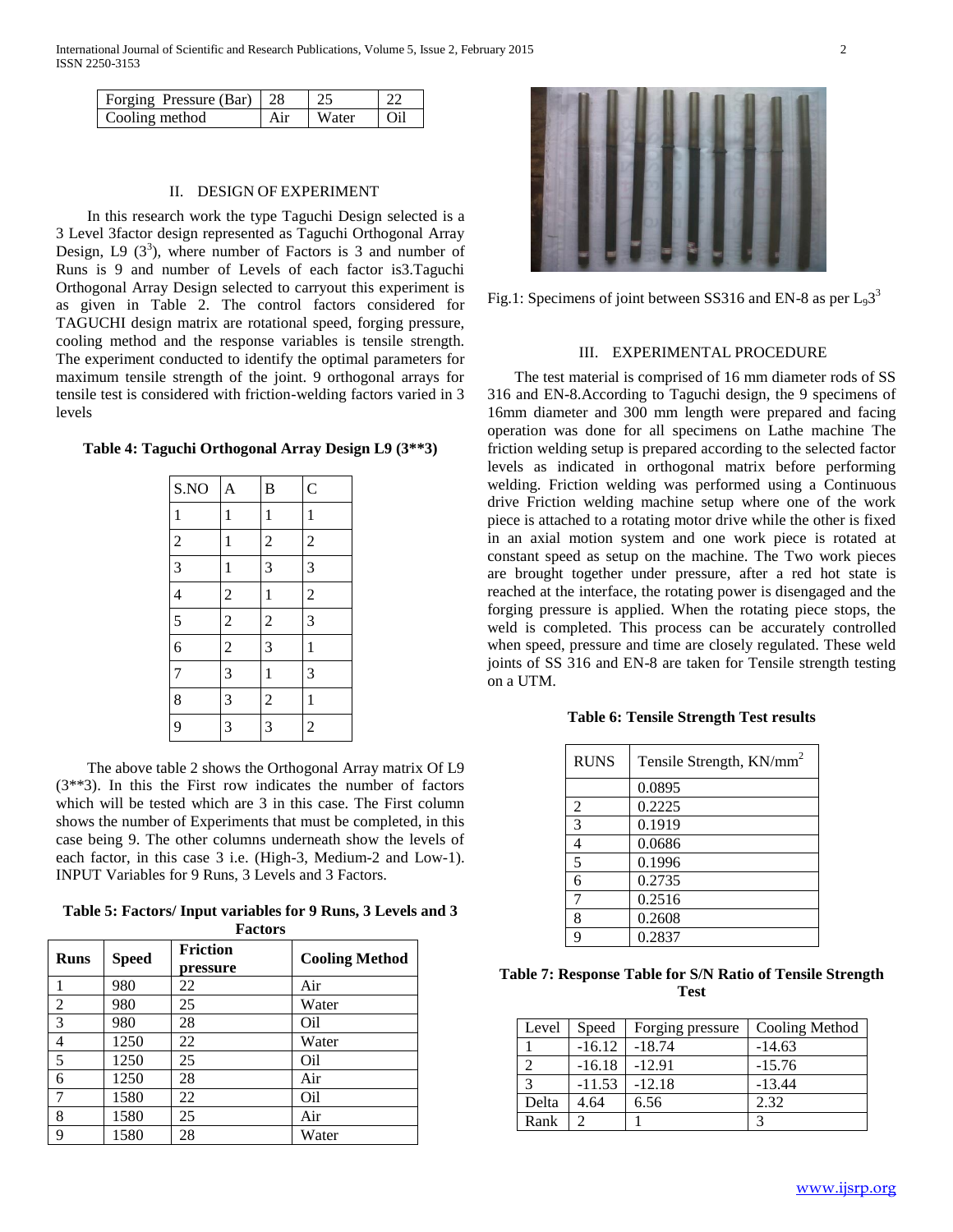The response table above shows the average of each response characteristic (s/n ratio) for each level of each factor. The tables include ranks based on Delta statistics, which compare the relative magnitude of effects. The Delta statistic is the highest minus the lowest average for each factor. Minitab assigns ranks based on Delta values. Rank 1 to the highest Delta value, rank 2 to the second highest, and so on. In this Experiment the ranks indicate that Forging Pressure has the greatest influence on the S/N ratio, followed by Rotational speed then Cooling method. Our goal is to increase the Tensile strength of friction welded joint for SS 316 and EN-8 material. Since by determining the optimal factor levels that produce the highest mean. The level averages in the response table.5. show that means were maximized when the rotational speed was 1580 R.P.M and forging pressure was 28 bars and cooling method is Oil. Based on these results for maximized Tensile Strength the control factors should be set at the levels indicated below in the S/N ratio plot. It has been observed that with Oil Quenching the optimized parameters are 28 Bar as Forging Pressure and Rotational Speed as 1500RPM



**Fig 2: Main effect plot for S/N ratios**

**Table 8: Analysis of Variance for Tensile Strength test data**

| Source                   | DF | Seq SS    | Adj SS    | Adj MS   | F    |       |
|--------------------------|----|-----------|-----------|----------|------|-------|
| Speed                    |    | 0.0016837 | 0.0016837 | 0.008418 | 1.79 | 0.358 |
| <b>Friction Pressure</b> |    | 0.021579  | 0.021579  | 0.010790 | 2.30 | 0.303 |
| Cooling Method           |    | 0.000826  | 0.000826  | 0.000413 | 0.09 | 0.919 |
| Error                    |    | 0.009380  | 0.009380  | 0.004690 |      |       |
| Total                    |    | 0.048622  |           |          |      |       |

**S**=  $0.0684832$  R-Sq =  $80.71\%$  R-Sq(adj) = 22.83 % Predicted Values:

 $S/N$  Ratio =  $-7.93544$ Mean  $= 0.320167$ 

 The confirmation experiment is the final step in the first iteration of the design of the experiment process. The purpose of the confirmation experiment is to validate the conclusions drawn during the analysis phase. The confirmation experiment is performed by conducting a test with a the optimal combination of the factor levels previously evaluated. In this study, after determining the optimum conditions and predicting the response under these conditions, a new experiment was designed and conducted with the optimum levels of the welding parameters. The final step is to predict and verify the improvement of the

performance characteristic. The predicted S/N ratio η using the optimal levels of the welding parameters can be calculated as  $\eta = \eta_m + \sum_{j=1}^k (\eta_j - \eta_m)$ ; j= 1, 2, 3............k

where  $\eta_m$  is total mean of S/N ratio,  $\eta_i$  is the mean of S/N ratio at the optimal level, and j is the number of main welding parameters that significantly affect the performance. The results of experimental confirmation using optimal welding parameters and comparison of the predicted tensile strength with the actual tensile strength using the optimal welding parameter <sub>are</sub> shown in table. The summary statistics for the S/N ratio η (dB) is given by η= - 10log1/N $\Sigma$ 1/y<sup>2</sup>, Improvement formula Y2-Y1/Y2  $_{\times}$  100